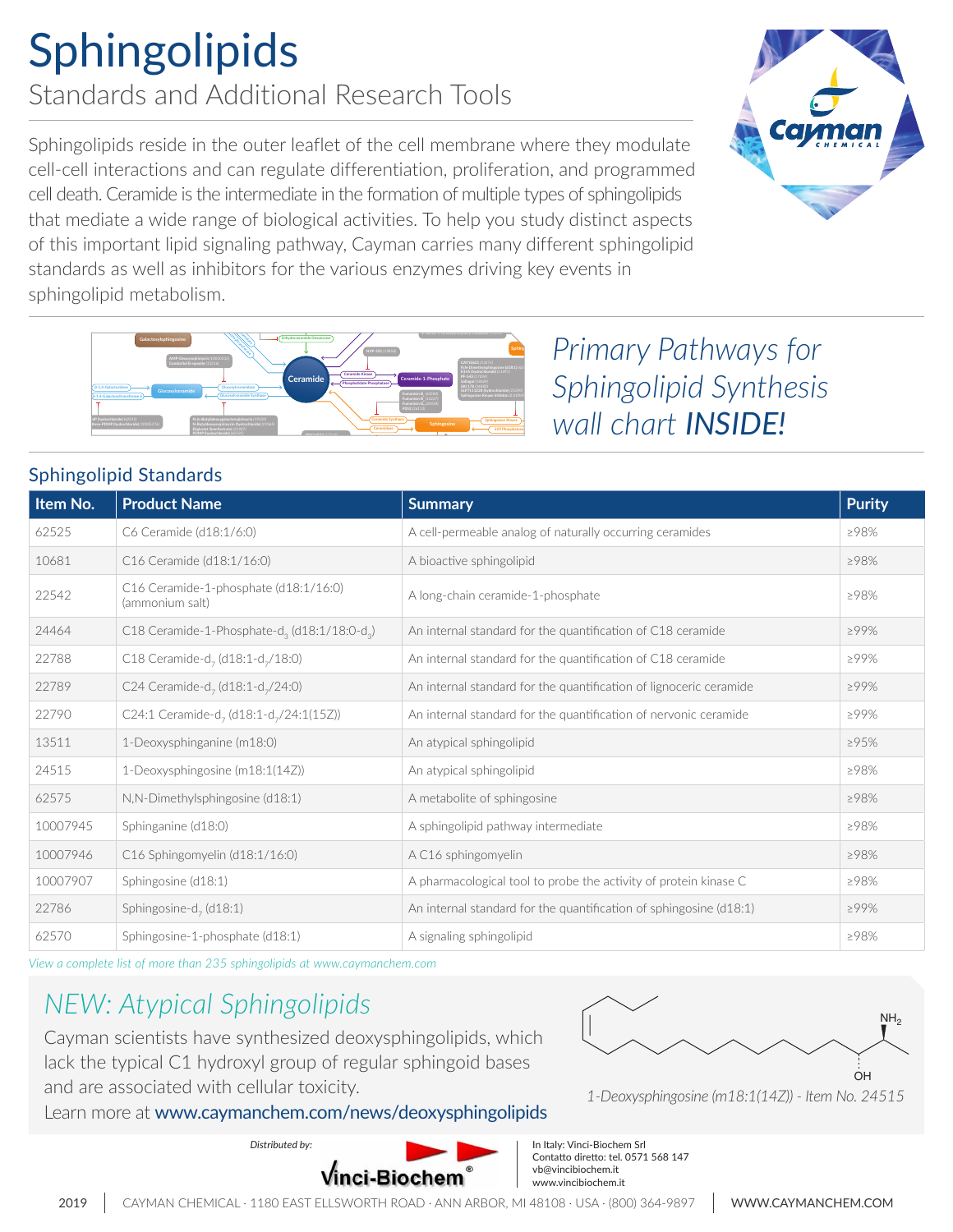# *PRIMARY PATHWAYS FOR SPHINGOLIPID SYNTHESIS*

View a complete list of [small molecule inhibitors](https://www.caymanchem.com/search?fq=raptas:RAP000018&fq=raptas:RAP000044&fq=raptas:RAP019515) at [www.caymanchem.com](https://www.caymanchem.com/Search?q=*%3A*&fq=raptas%3ARAP000030)